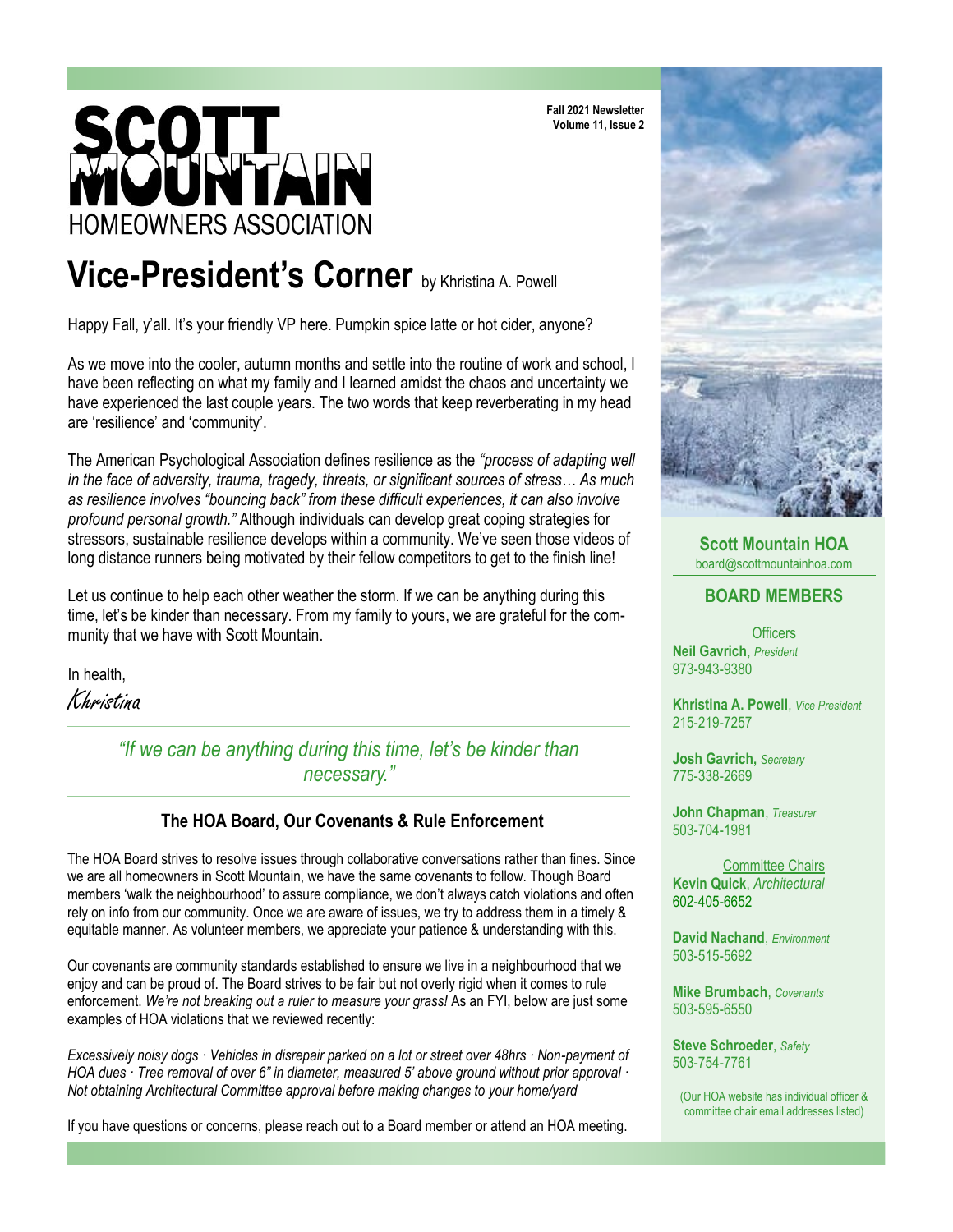#### **Did You Know?**

Though in keeping with Portland's hipster reputation, keeping chickens is not allowed in our HOA. They are notorious for drawing rodents, not only to your backyard, but your neighbours'. If you've had a chicken/ chicken coop sighting, please let the HOA Board know.



# **Lock Your Garages & Vehicles**

We have had a few reports of garage break-ins, vehicle break-ins, and trespassing. Please continue to report these events to the HOA Board so we can post a community alert on the website and our Facebook page. If you have video footage or pictures, please share those as well.

As a friendly reminder:

- Don't leave any valuables in your vehicle
- Remember to lock your doors (vehicles and home)
- Don't leave your garage doors open for long periods
- Lock up scooters and bicycles, away from plain sight



*Clackamas County Sheriff's Office Non-Emergency Line: 503-655-8211 For emergencies, please call 911*

School is back! Don't forget that you are sharing the road with plenty of families with kids.

Please drive at the speed limit, keep your eyes on the road, turn your lights and wipers on, and stop at stop signs and behind stopped school **buses** 



*Have ideas on topics to cover?* 

*Send an email to: board@scottmountainHOA.com*

## **Excessive Dog Barking**



We have had several complaints for excessive dog barking recently. Whether pets are home alone or not, they should be controlled so they do not create a nuisance for neighbours. Excessive barking that prohibits others from enjoying their homes, yards, etc. violates both covenants listed below. If

your neighbour's Fido won't stop barking, we encourage you to have a friendly conversation with your neighbour first. If there is no resolution, please contact the HOA.

Article IV:

- (5)Offensive Activities No noxious or offensive activity shall be carried on in a private area, nor shall anything be done or placed upon any lot which interferes with or jeopardizes enjoyment of other lots or common areas within Scott Mountain.
- (6)Animals No domestic animals of any kind shall be raised, kept, or permitted within private areas other than a reasonable number of household pets which are not kept, bred, or raised for commercial purposes and which are reasonably controlled so as not to be a nuisance.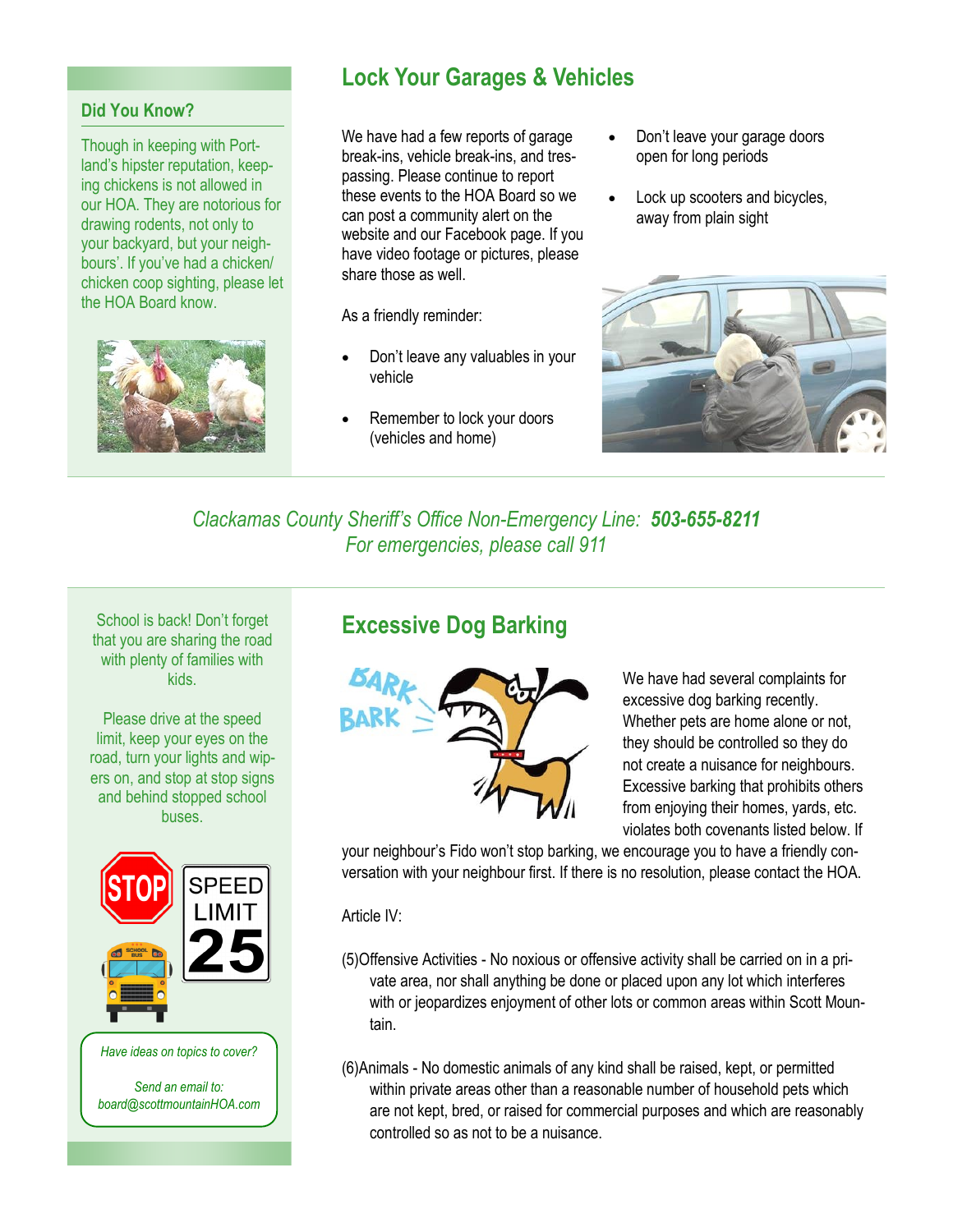# **2021 Holiday Lights Contest Rules & Details**

Do you love seeing all the holiday lights in our neighborhood? Want to help decide who wins our Annual Holiday Lights contest? Now you can!

Please use the ballot to the right (copies can also be printed from our website) to vote for your eight favorite houses with holiday lights. The Board will tally up all the



votes to determine this year's winners.

**Voting Schedule: Dec. 1 - Voting begins Dec. 15 - Voting ends Dec. 16/17 - Board will tally votes and identify winners**

The six categories are: Grand Prize, Color Explosion, Creative Design, Holiday Spirit,

Special Award & Griswold. All winners will receive a Visa gift card. Let's make this year bigger and brighter than ever!

# **HOA Annual Meeting Notice & Board Elections**

General meetings are held at 7pm on the 1st Tuesday of the month (except in Aug & Dec), typically at the Fire Station on 9339 SE Causey Ave. For the time being, meetings will be held online. Our Annual 'Board Member Election' Meeting, will be Tuesday, Oct 5 via Microsoft Teams. Please join us & make your voice heard!

#### *How do the elections work?*

The nine-member Board has rotating terms for all its Officers & Committee Chairs. Each year, three Board members' terms end, requiring an election for new Board members to be held at the Annual Meeting. All are welcome to nominate a homeowner—including themselves—to the Board. We would love to get new members on the HOA! When there are no new nominees, the outgoing Board members' terms can get extended.

The individuals elected on Oct 5 will serve a three-year term through 2024. The newlyconfigured Board will vote on Officer positions and Committee assignments for 2022 at the Jan meeting.

With the Fire Station not available for in-person gatherings, our meetings will remain online for the safety of the Board and our community. Login information for all online meetings will be posted on our HOA website and Facebook page.



P.S. Did you know that you can join online meetings via your smartphone or tablet? Feel free to ask a Board member how.



1

ī ī I ī Ī

ī ī Ī п ī

T I

П

ī

ı

ı п П Ī

п

ī ı ī

п ī ī

П ī П п

П ī п ī ī П ī T ī П Ī

ī ī T Ï ī I П